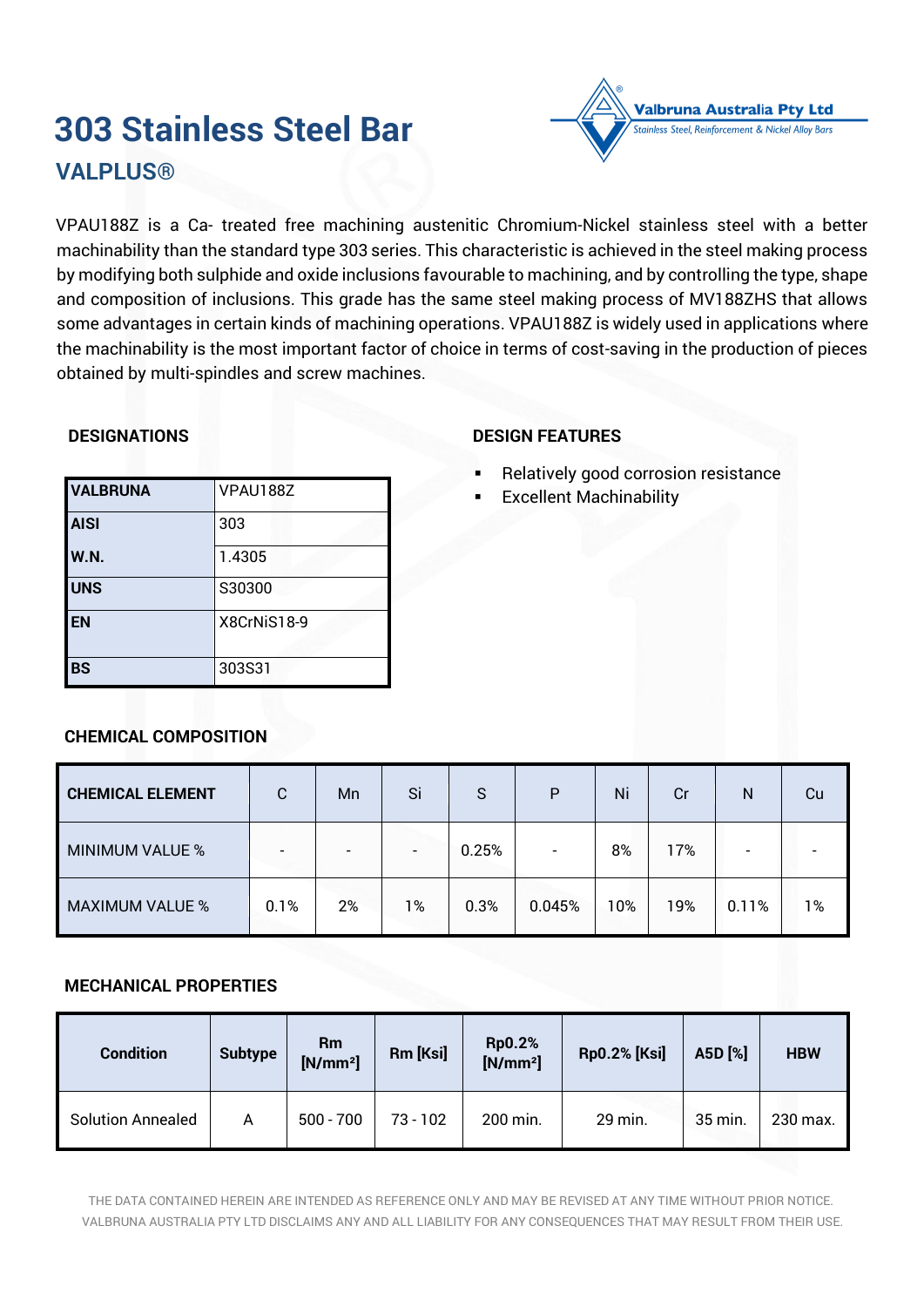#### **PHYSICAL PROPERTIES**

| <b>Physical Property</b>        | SI / Metric Units                        | US / BS Imperial Units               |
|---------------------------------|------------------------------------------|--------------------------------------|
| Density                         | $7.9 \text{ kg/dm}^3$                    | $0.285$ lb/in <sup>3</sup>           |
| Specific Thermal Capacity 20° C | 500 J/( $kg$ ·K)                         | $0.119$ Btu/lb°F                     |
| Thermal conductivity 20° C      | 15 W/(m·K)                               | 104.002 Btu in/ ft <sup>2</sup> h °F |
| Thermal expansion 20° - 100° C  | 16 $(10^{-6}/K)$                         | 8.889 $(10^{-6}/^{\circ}F)$          |
| Electrical Resistivity 20° C    | $0.73 \Omega \cdot \text{mm}^2/\text{m}$ | $28.74 \mu \Omega$ in                |
| Modulus of Elasticity 20° C     | 200 GPa                                  | 29007.548 ksi                        |

#### **HEAT TREATMENT**

| <b>Description of condition</b> | <b>Condition</b> | Minimum temperature °C | Maximum temperature °C | Cooling |
|---------------------------------|------------------|------------------------|------------------------|---------|
| <b>Solution Annealed</b>        |                  |                        | 1080                   | Water   |

# **APPLICATIONS**

VPAU188Z is suitable for the fabrication of many products such as flanges, valves, bolting, pumps shafts, pins, rings, screws, nuts, beverage industry equipment, many organic chemicals and parts working in mild corrosive environments.VPAU188Z is not recommended for applications in pressure vessels and shouldn't be used for high polishability or mirror finishing processes.

# **CORROSION RESISTANCE**

VPAU188Z is resistant to fresh water, many organic chemicals and inorganic compounds, atmospheric corrosion, rural applications and sterilizing solutions where the chloride content is low. It should be well considered that, as with all free machining grades, Sulphur is added to improve machinability and the formation of MnS inclusions could prime points of pitting if exposed to some corrosive environments. Pitting and crevice corrosion may occur in chloride environments if concentration, pH and temperature are at determinate levels. As other standard austenitic grades, VPAU188Z suffers from stress corrosion cracking about forty degrees (C°) above room temperature and above certain stresses and halogens concentration. Strain hardened structures increase the risk of stress corrosion cracking. It should be noted that this grade, as for every kind of stainless steel, surfaces should be free of contaminant and scale, heat tint, and passivated for optimum resistance to corrosion.